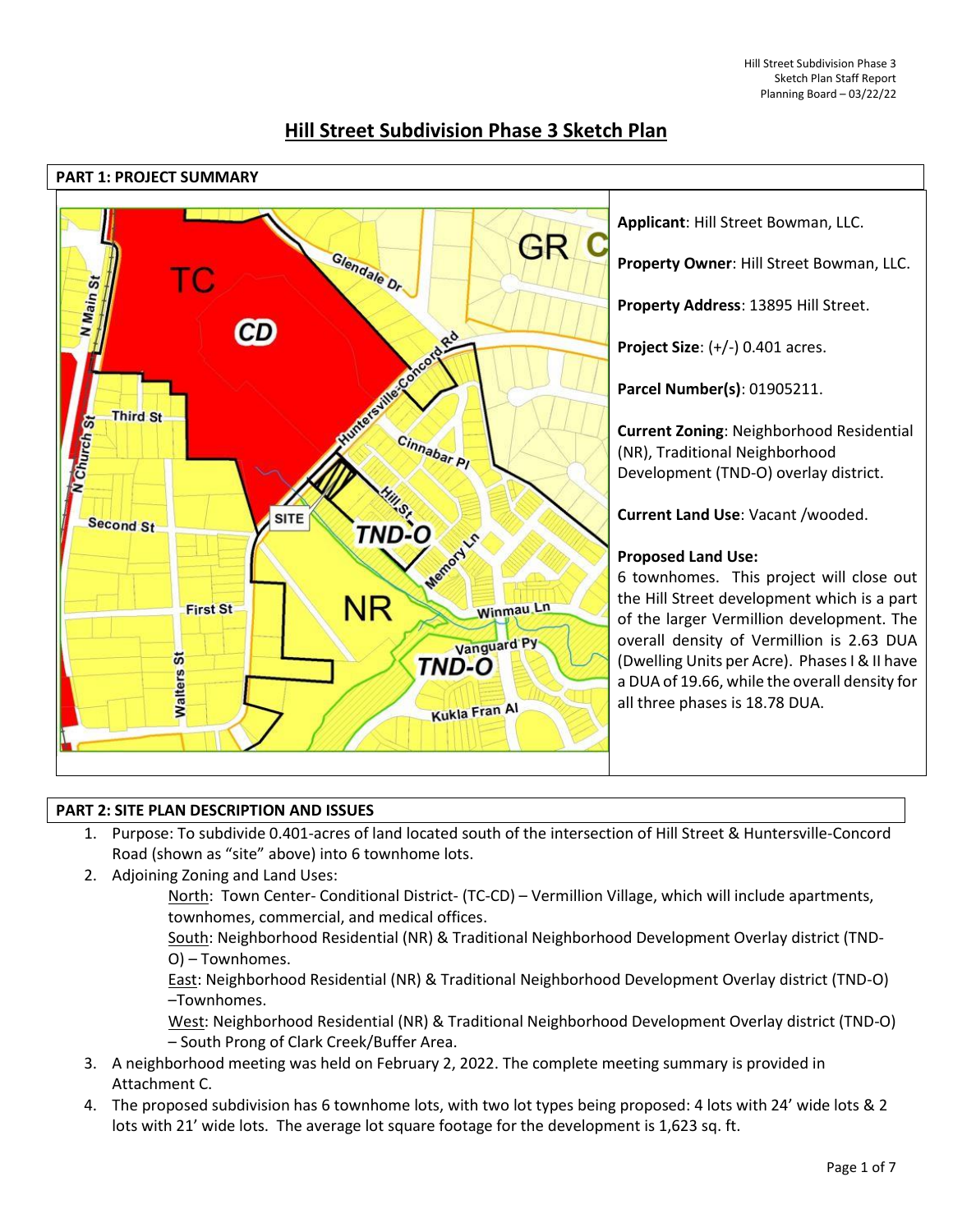- 5. There are 2 specimen trees located on the site, and neither will be retained. As the overall Hill Street development was approved prior to the Town's tree save requirements being adopted, no tree save is required for this project. There are no known heritage trees on the site. Approximately 100% of the lot is covered by tree canopy and the developer is not proposing to save any of this area (0% required in NR-TND).
- 6. The project is vested per Town staff, and as such a water quality concept plan is not required to be reviewed.
- 7. A willingness to serve letter has not been provided at this time by the applicant due to Charlotte Water's capacity issues. Please note, no building permits will be issued without the availability of water and sewer.
- 8. Required Urban Open Space is provided via one urban open space which was not identified on the plan, but which resembles a green. The developer has discussed updating the plan so that the green is replaced with a greenway. In conversations held with the developer, the greenway would connect the internal trails found in the Vermillion development to the County's planned greenway which is projected to run parallel to Huntersville-Concord Road & to Clarke Creek to the west- though updated designs have not been shared with staff. Either urban open space type would provide frontage for lots 14-16.
	- *a. Staff has requested designs of the Urban Open Space to ensure compliance and high-quality design.*

# **PART 3: TRANSPORTATION ISSUES/TRAFFIC IMPACT ANALYSIS (TIA)**

#### Traffic Impact Analysis (TIA)

A TIA was not required for the development as the trip generation projected was below the Town's thresholds for requiring study.

# **PART 4: PLANNING STAFF ANALYSIS**

Section 6.200 of the Subdivision Ordinance outlines the "general requirements and policies to be used in the design, review, and approval" of subdivisions in the Town of Huntersville. The following staff findings are provided for the Board's consideration of the Hill Street Subdivision Phase 3 Sketch Plan.

**Open Space** 

# $A \in \text{Card } R$ own Core

#### **1. Consistency with adopted public plans and policies.**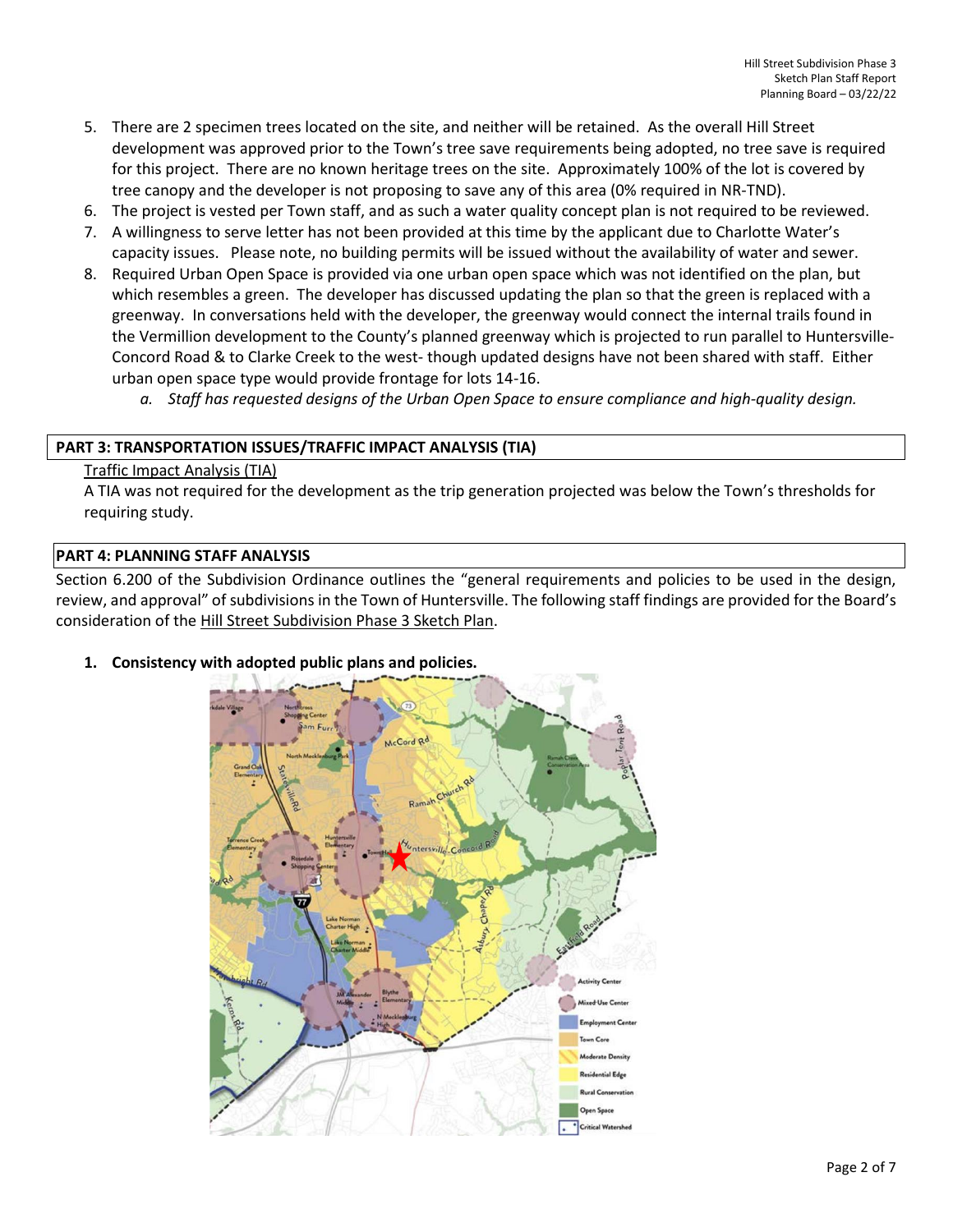

# **Town Core**

The Town Core designation includes a variety of neighborhoods containing a mix of residential housing types, including single-family homes, townhomes, and apartments. Their design focuses on traditional neighborhood planning principles, including short blocks, connected streets, streetscape standards, and other features that improve walkability. These areas are denser than the "Moderate Density" and "Residential Edge" character areas and may include non-residential development as specified in small area plans and at other sites that meet locational criteria.

The following sections of the 2040 Huntersville Community Plan support this subdivision:

- The proposed Hill Street Subdivision Phase 3 plan lies completely within the "Town Core" Future Land Use Character Area of the 2040 Community Plan. The overall density of the entire Hill Street development, which includes three phases, is 18.78 DUA which would comply with the standards associated with development proposed in the Town Core where increased densities are encouraged. The overall density of Vermillion, which includes the Hill Street development, is 2.63 DUA.
- **DT-2: Step down in intensity and density near established residential neighborhoods. Housing types that provide good transitions include townhomes, duplexes, triplexes, and other small-scale products.** Comment: The Hill Street Phase 3 subdivision plan is made up of six townhome lots.
- **DT 6.1: Establish street and sidewalk requirements for new development in line with urban street design principles.** Comment: The proposed subdivision will feature sidewalks along Huntersville-Concord Road, Hill Street, and Winmau Lane. A ten-foot side path will also be added along Huntersville-Concord Road.
- **DT 9.1: Connect Torrence Creek Greenway to Holbrook Park and into and through Downtown.** Comment: The proposed sketch plan will work to accommodate the County's planned greenway to connect to Downtown from the East. Conversations have been ongoing with the developer, and a formal working agreement between the County & developer is tentatively scheduled to be in place when the preliminary plan is approved.
- **EOS 8.3: Continue to require locational standards for open space in new developments. Urban Open Space should be located within walking distance of homes in new subdivisions that are not located in rural areas. Open space should be located in undivided preserves, where possible, and should be accessible to the largest number of lots with the development.** Comment: One urban open space is provided. The developer has discussed updating the plan so that the green is replaced with a greenway. In conversations held with the developer, the proposed amenity would connect the internal trails found in Vermillion to the County's planned greenway parallel to Huntersville-Concord Road & Clarke Creek. Whichever urban open space type is selected by the developer would provide frontage for lots 14-16.
- **EOS 10: Improve bicycle and pedestrian facilities throughout Town.** Comment:The developer is proposing a ten-foot side path adjacent to the frontage along Huntersville-Concord Road which will support pedestrians & bikers in the vicinity. The subject property is located parallel to the County's planned greenway route through Town. Coordination between the developer, and the Town & the County should be implemented to accommodate the future greenway.
- **EOS 10.1: Implement the Bicycle and Pedestrian Committee's 30-by-30 plan. Connect all parks, schools, neighborhoods, major shopping into the Greenway System by 2030 incrementally over the next 10 years.** Comment: This project will help to facilitate the development of the County's greenway in the vicinity of Huntersville-Concord Road & Clarke Creek, and help to connect surrounding neighborhoods to the greenway network. A side path along Huntersville-Concord Road will improve the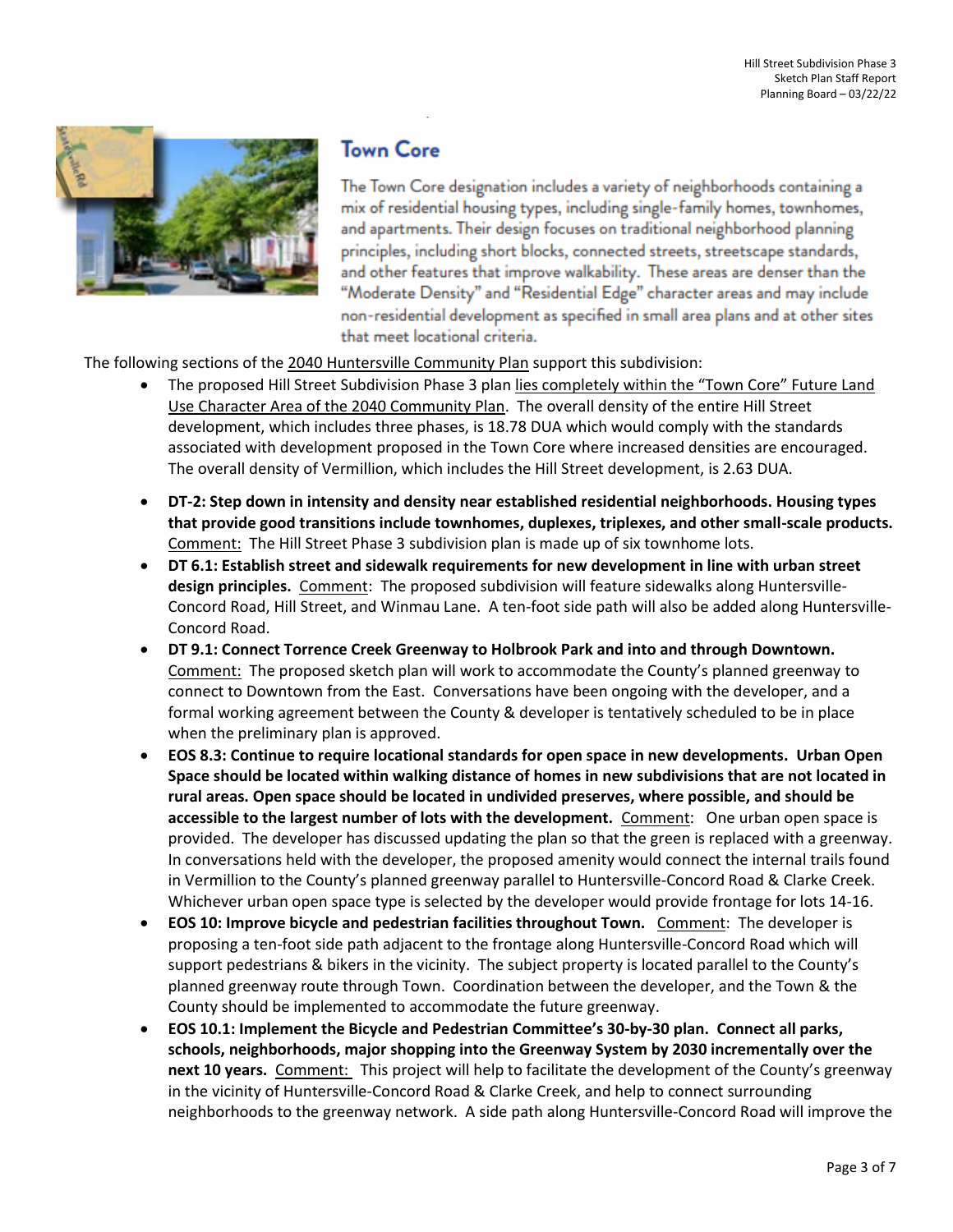conditions for bikers in the vicinity. Sidewalks along Huntersville-Concord, Hill Street, and Winmau Lane will also help to improve connectivity in the area.

- **LU 2.1: Higher intensity residential uses will be focused generally within two miles of the I-77/ NC-115 corridor and future activity centers in the eastern and western areas of Huntersville's zoning jurisdiction.** Comment:The proposed development is found within the core of the Town, and is within two miles of the I-77/NC 115 corridor & is located 0.35 miles from NC 115.
- **LU 5.3: Support infill housing options near services, shopping, employment, and transit stations. Encourage infill development opportunities to increase housing options with proximity to nearby**  services, shopping, employment opportunities, and transit stations. Comment: The proposed development is in close proximity to a planned red line commuter station and will provide the Town with infill housing close to services & employment opportunities. The planned Vermilion Village project, a mixed used venture featuring commercial & medical offices, is directly across the street from the proposed subdivision.
- **LU 7.1: Require all new development to adhere to the following design principles: All buildings shall front a public street or open space.** Comment: All lots associated with the proposed subdivision will front a public street or open space.
- **LU 9.1: In higher intensity areas including Mixed Use Centers, Activity Centers, the Town Core, and Moderate Density areas neighborhoods should adhere to the following design principles:** 
	- **All homes must front a public street or open space.**
	- **Front porches and recessed garages are encouraged.**

**• On-street parking is required in new developments that have lot widths below 60'. Alley-loading is also encouraged in these cases.** Comment: The proposed subdivision meets espoused design principles-as all lots front public streets or open space areas-while utilizing alleys in the overall design.

- **LU 10.1: Align housing options with resident needs and promote attainable housing options. Accommodate a mix of housing by type, tenure, and location to serve a growing and increasingly diverse population. Housing offerings should align with workforce opportunities, including management, professional positions, and service positions.** Comment: This development would provide six townhomes to support the growing demand for housing options within the Town. With a generally lower price point then detached homes, townhomes may provide attainable housing options for Town residents.
- LU 10.2: Continue to encourage a mix of lot sizes in new developments. Comment: The proposed development offers two lot types. Phase II of Hill Street featured two lot types while Phase I included three lot types.
- **T 3.2: Improve multimodal connectivity by coordinating with other departments to implement the Huntersville Bicycle Master Plan, expanding the greenway network, and supporting enhanced pedestrian connections.** Comment: The proposed plan will provide a ten-foot side path along Huntersville-Concord Road, which will help to improve the facilities for bikers along a very busy road.

# **2. Conformity.**

The proposed development is part of the Vermillion subdivision which has an overall density of 2.63 DUA. The Hill Street townhome development, for all three phases, has a DUA of 18.78, but is still supported by the TND-O zone, and the 2040 Community Plan. See Part 4.1 above. The site is highlighted on the map below.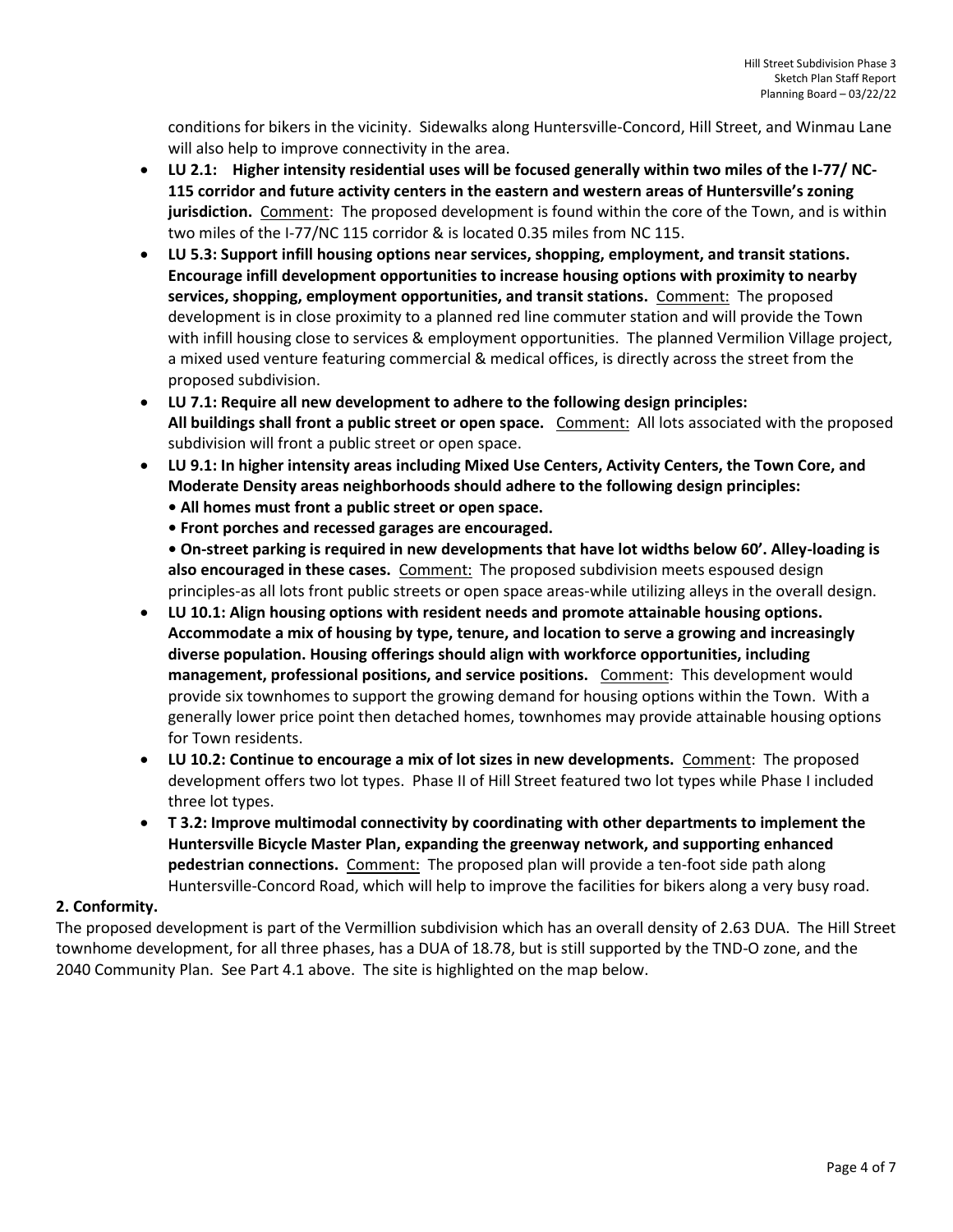## Density Map:



#### **3. Access between Adjoining Properties.**

The subdivision provides an additional connection between Winmau Lane & Hill Street enhancing the connectivity for Vermillion.

#### **4. Relation to topography.**

The street network and lot layout have been designed to respect the general topography of the site and works to integrate the proposed subdivision into the other phases of the townhome development found along Hill Street.

# **5. Mature trees and natural vegetation.**

The proposed project is required to save 0 percent of the tree canopy, 0 percent of specimen trees and 100% of the heritage trees. All three of these requirements are being satisfied, as outlined in Part 2, Item 5 of this report.

#### **6. Access to parks, schools, etc**.

Veterans Park is located 0.5 miles from the proposed subdivision, and Holbrook Park is located approximately 1.3 miles from the site. Huntersville Elementary is also located 1.3 miles from the project site.

#### **7. Discourage through traffic.**

All streets are appropriately sized for residential traffic. The proposed subdivision will be served by an existing road network, including Hill Street. The narrow road network found along Hill Street & Winmau Lane coupled with the residential character of the area would not encourage cut-through traffic.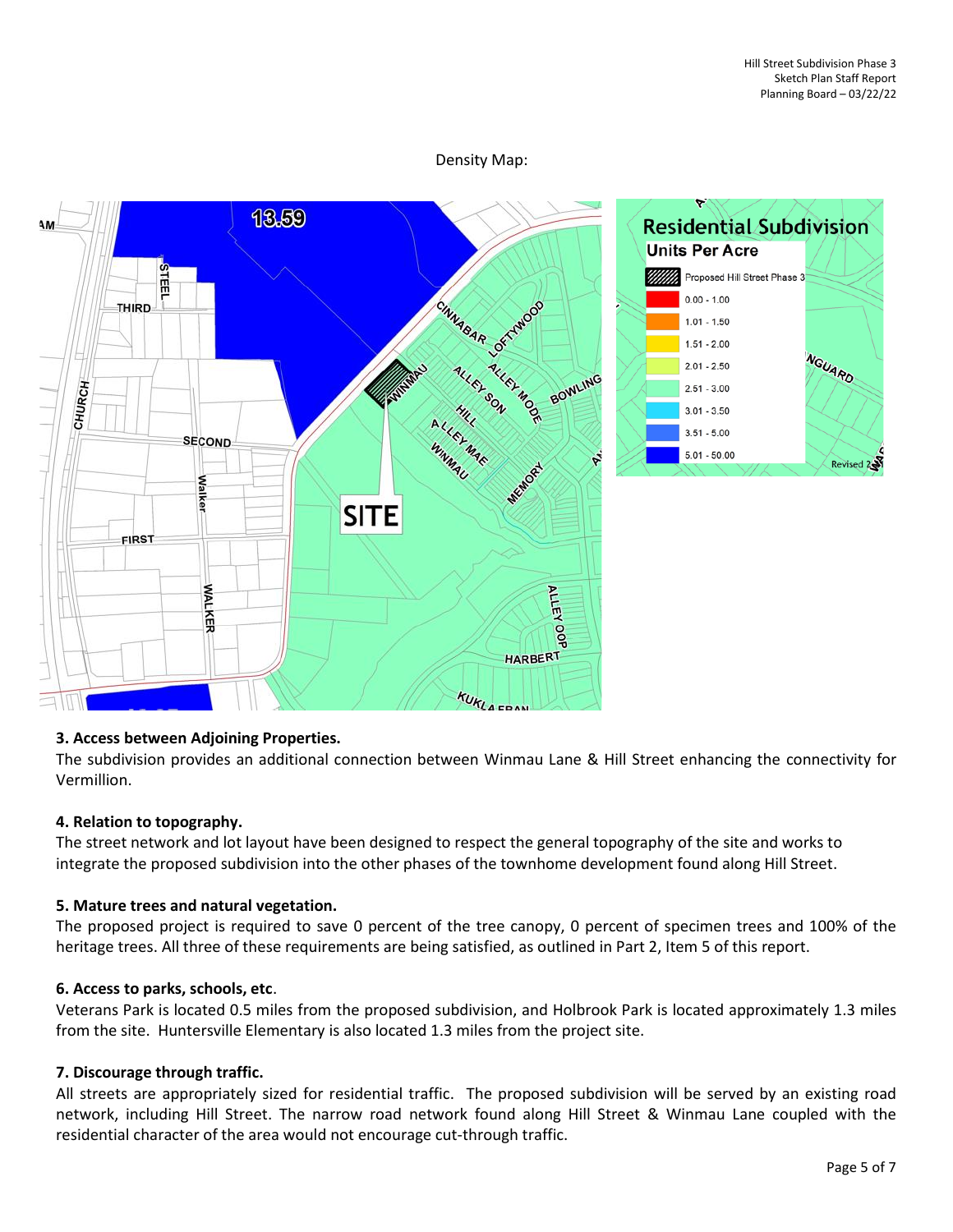#### **8. Relationship to railroad rights-of-way.**

Not Applicable.

## **9. Half streets.**

Not Applicable.

#### **10. Parallel streets along thoroughfares.**

Not Applicable.

#### **11**. **Public School and Public Park Sites**

The parcels associated with Hill Street Subdivision Phase 3 Sketch Plan have not been identified for a school or park site.

# **12. Public Facilities**

The parcels associated with the Hill Street Subdivision Phase 3 Sketch Plan have not been identified for a public facility.

#### **13. Proposed street names**

The street names for Hill Street Subdivision Phase 3 Sketch Plan will be provided with Preliminary (Construction) Plan submission (if Sketch Plan is approved).

#### **14. Easements.**

Easements have been identified and the plans have been sent to the respective Engineering and Utility Departments for review.

#### **15. Proposed water and sewerage system.**

A willingness to serve letter has not been provided at this time by the applicant due to Charlotte Water's capacity issues. Please note, no building permits will be issued without the availability of water and sewer.

# **16. Restrictions on the subdivision of land subject to flooding.**

Streams are located adjacent to the site. However, none of the site is in a designated flood zone.

# **17. Open Space**

One urban open space has been provided. The developer has discussed updating the plan so that the green is replaced with a greenway. In conversations held with the developer, the proposed greenway would connect the internal trails found in Vermillion to the County's planned greenway which is projected to run parallel to Huntersville-Concord Road & Clarke Creek- though updated designs have not been shared with staff. Whichever urban open space type is selected would provide frontage for lots 14-16, as outlined in Part 2, Item 8 of this report.

# **18. Impact of Development on Public Facilities**

There is no indication the proposed subdivision will adversely impact public facilities. While this section of the Ordinance does not call for the specific consideration of impact to public schools (CMS), staff contacts Charlotte-Mecklenburg Schools (CMS) for an enrollment evaluation for all major subdivision requests. According to CMS, the development will generate one new student who will attend local schools. Two of the schools are currently facing overcrowding issues. A section of CMS's report is provided below. See Attachment D: CMS Report.